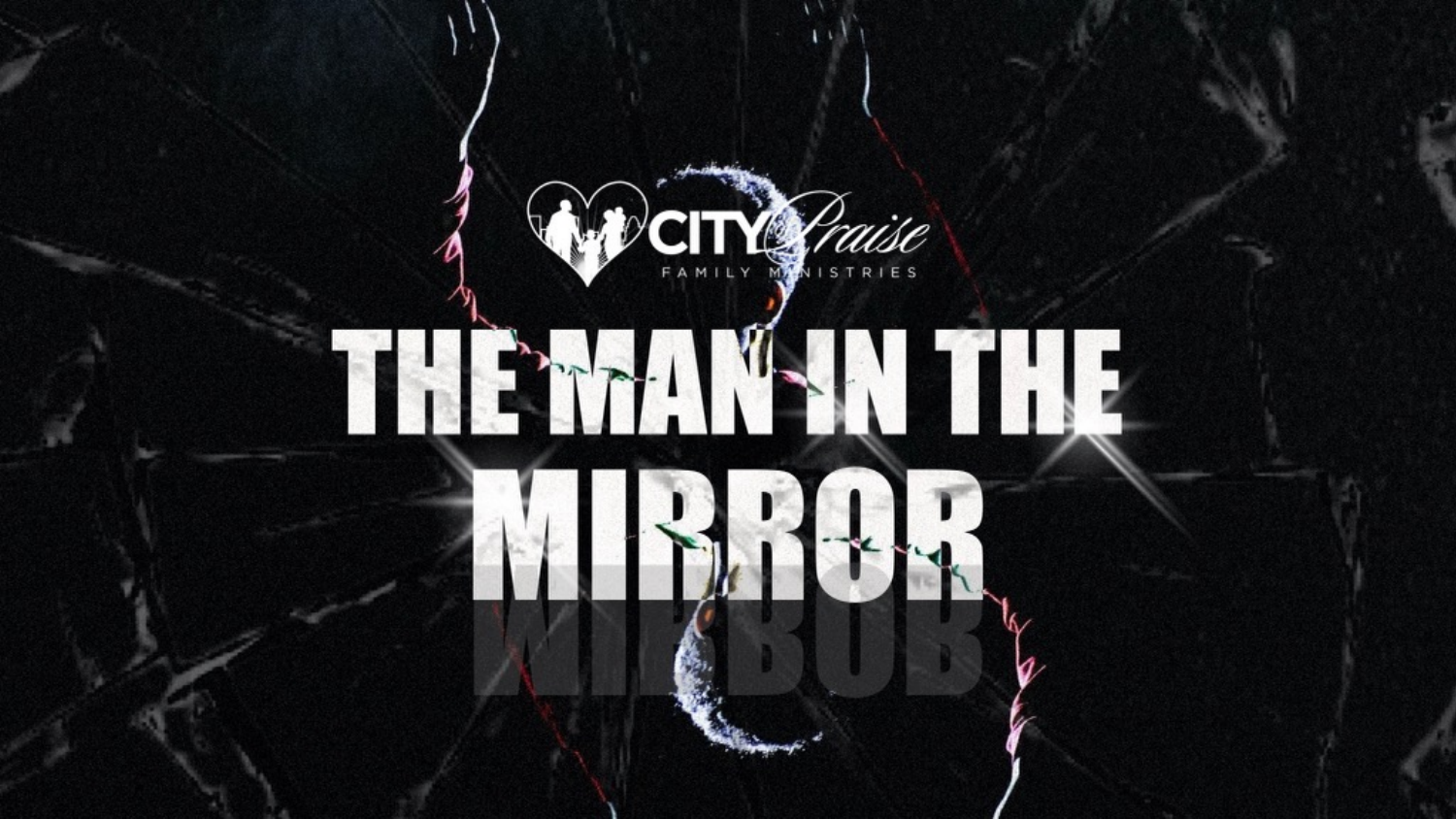## James 1:23-25 (AMP)

*23* For if anyone only listens to the word without obeying it, he is like a man who looks very carefully at his natural face in a mirror; *24* for once he has looked at himself and gone away, he immediately forgets what he looked like.

*25* But he who looks carefully into the perfect law, the law of liberty, and faithfully abides by it, not having become a [careless] listener who forgets but an active doer [who obeys], he will be blessed and favored by God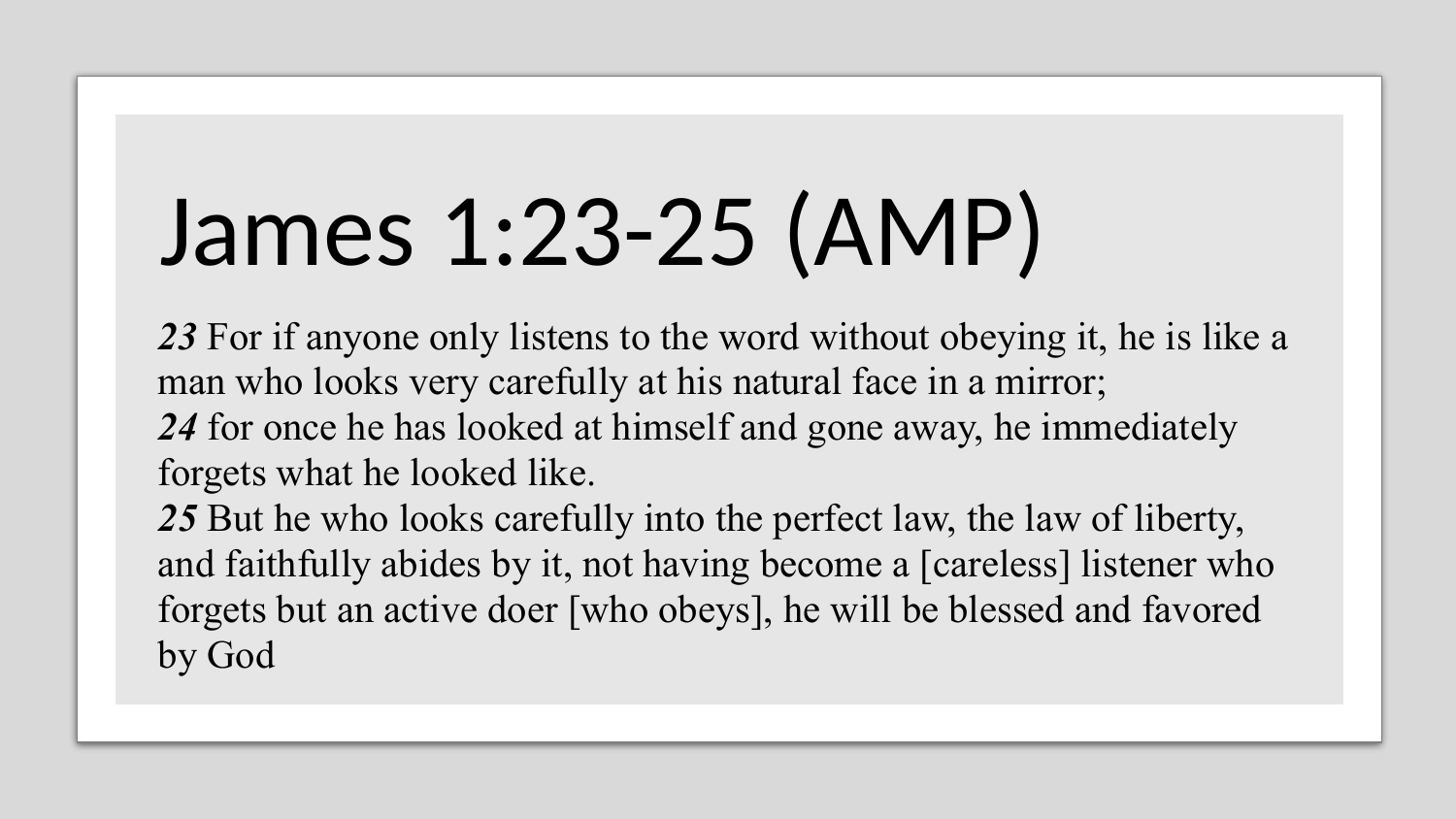# *Step #1 Boyhood*

1 Corinthians 13:11 When I was a child, I spake as a child, I understood as a child, I thought as a child: but when I became a man, I put away childish things.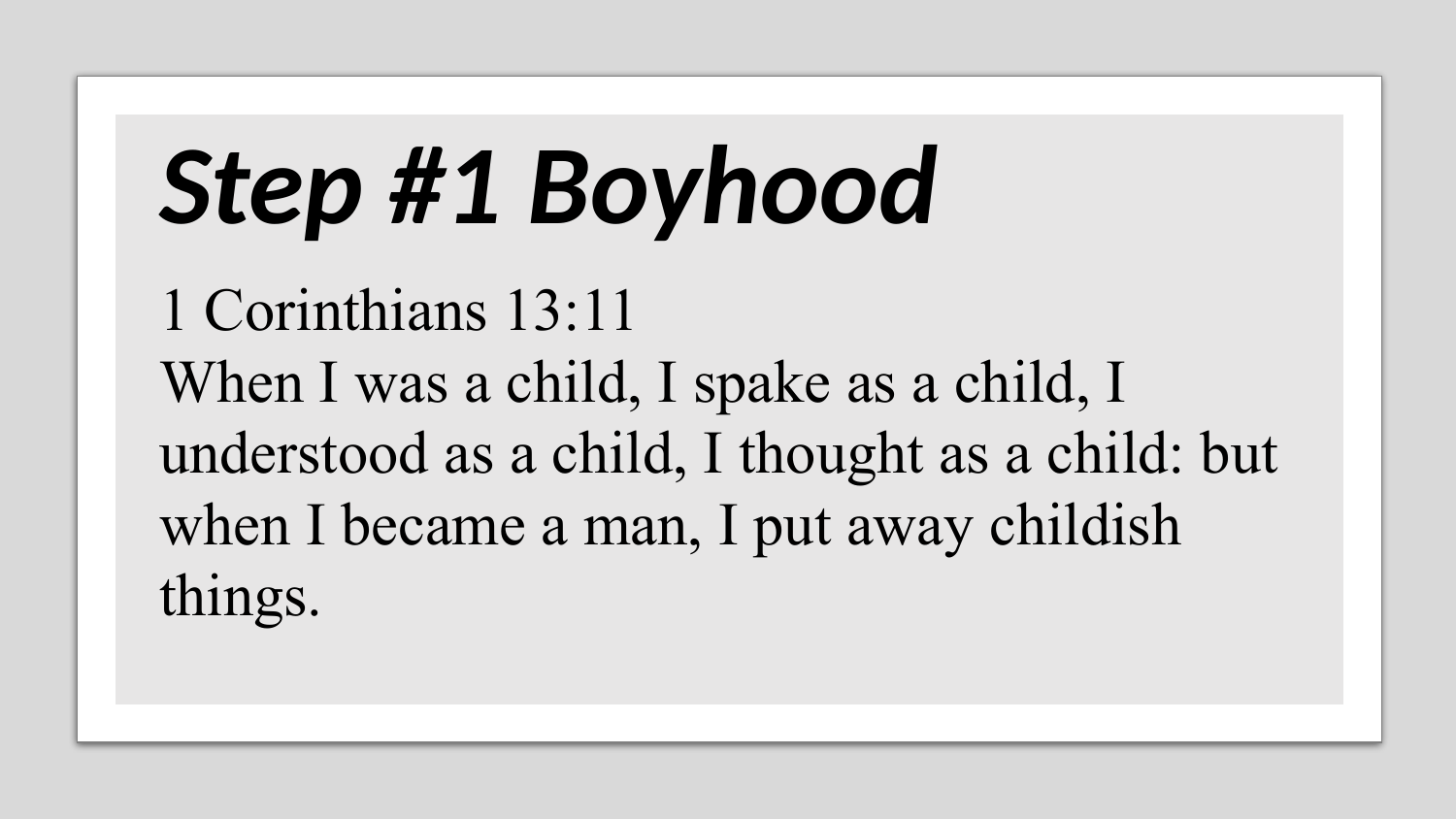# *Step #2 Adolescence*

This step wasn't in the dictionary in 1920. It's not until modern day that the word "teenager" came about. Adolescence is a confusing time. It's a time of identity crisis. A time of self-doubt, selfishness, lack of self responsibility, pressing the limits, and pushing back against authority. It is a time when many boys are angry, lustful, and driven by hormones. It is stage one in moving from dependence on mom and dad to independence.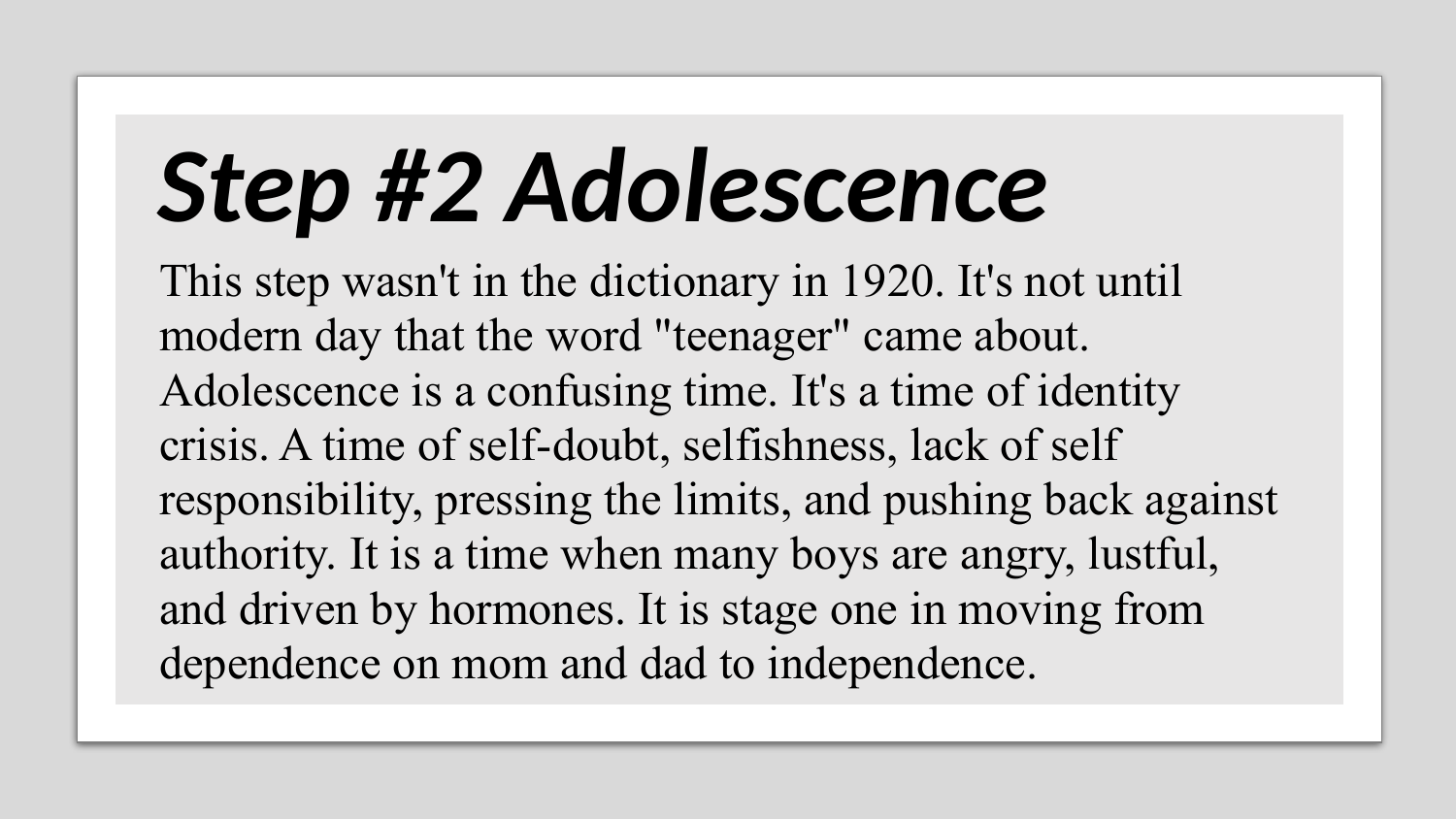#### What are the basic elements God wants us to build into our children's lives?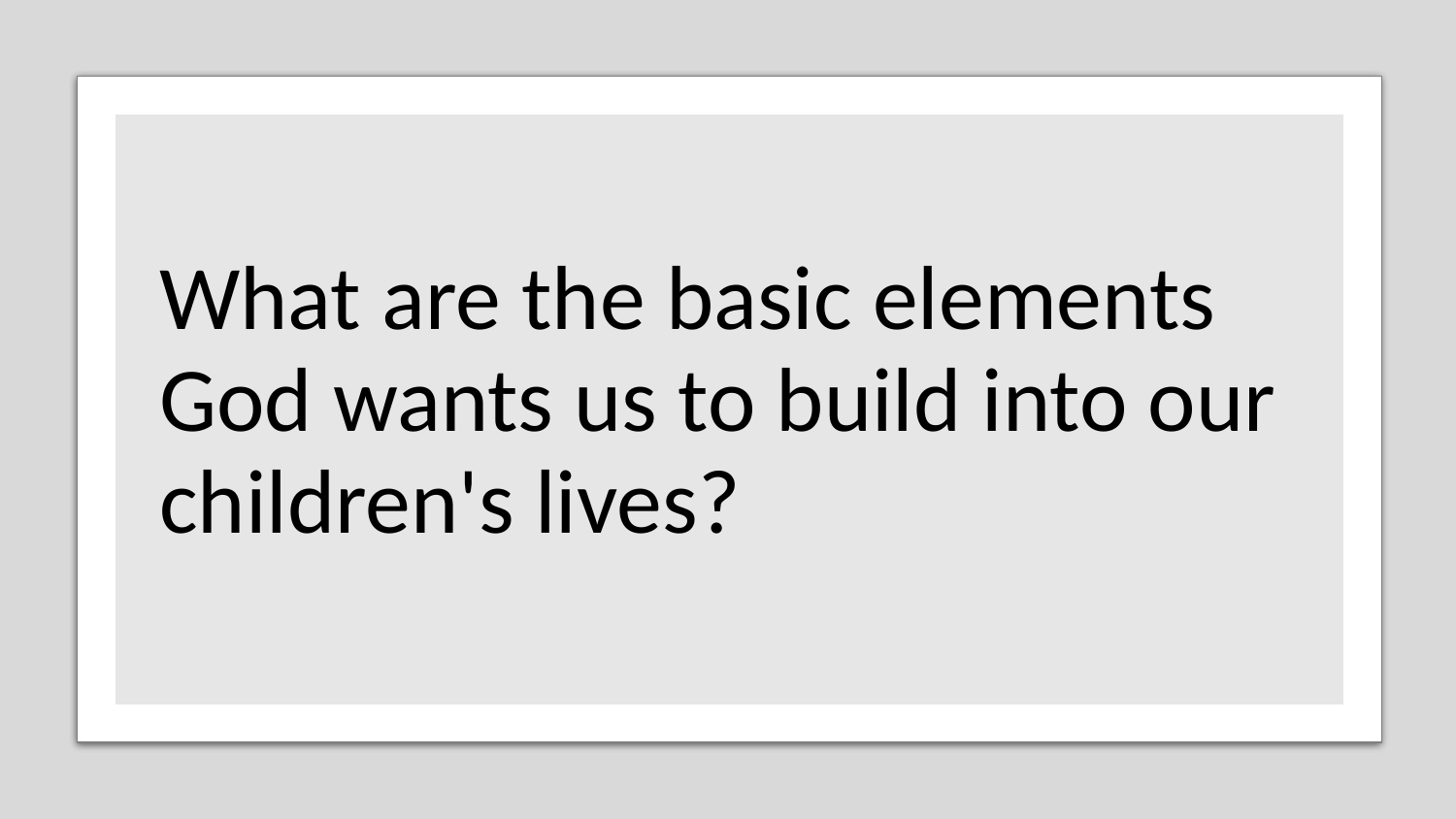**1. Community.** God says love Him and love others. We were made for relationships. We must train our kids to love others and love God. It's the road into a boy's heart. It's what Trail Life USA is doing.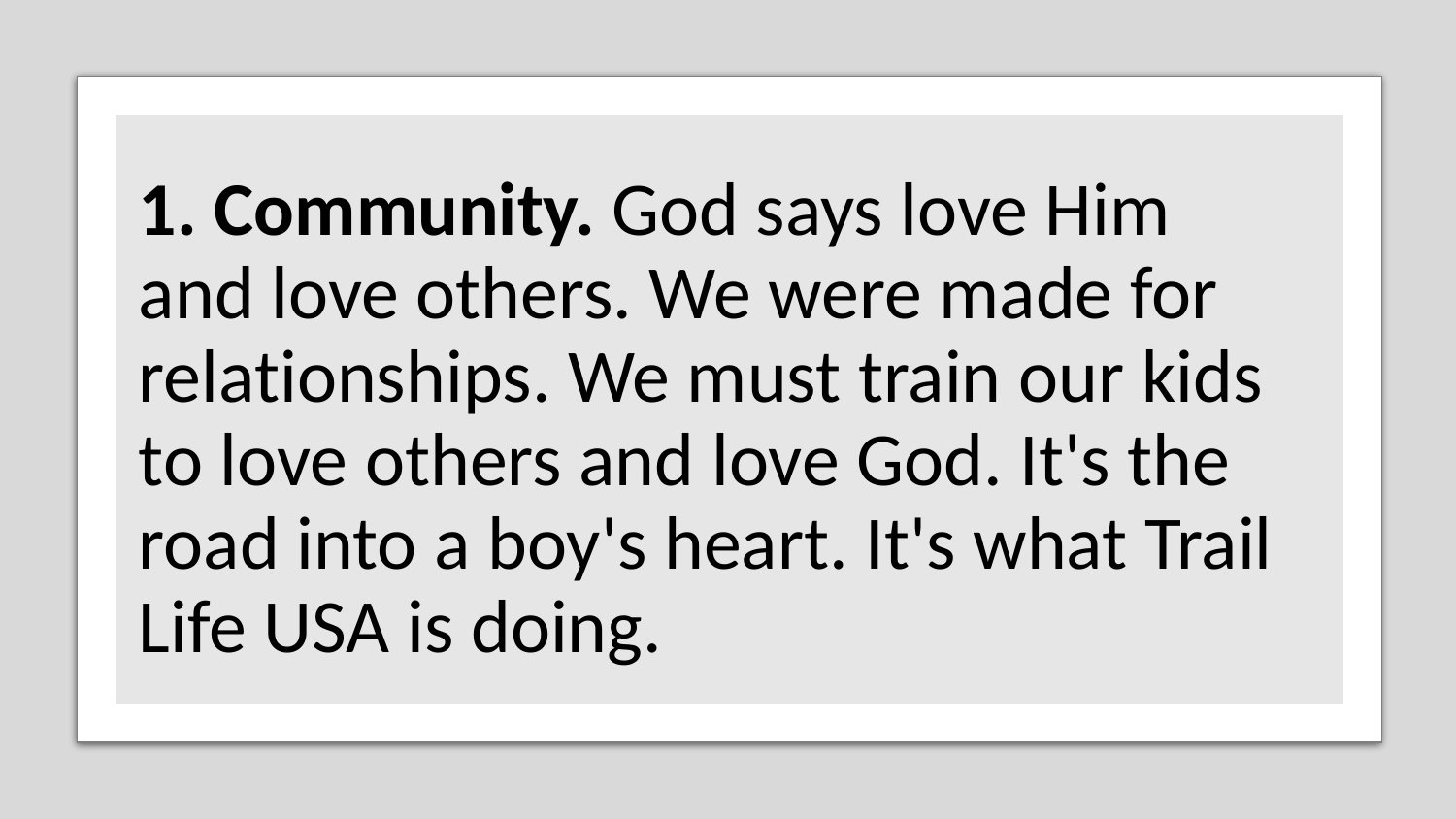**2. Character.** It's choosing what's right instead of wrong. You're training boys to know wisdom, taking Scripture and applying it to life. Teach your kids where you've seen God work and when you've had dry spirit times—as age appropriate.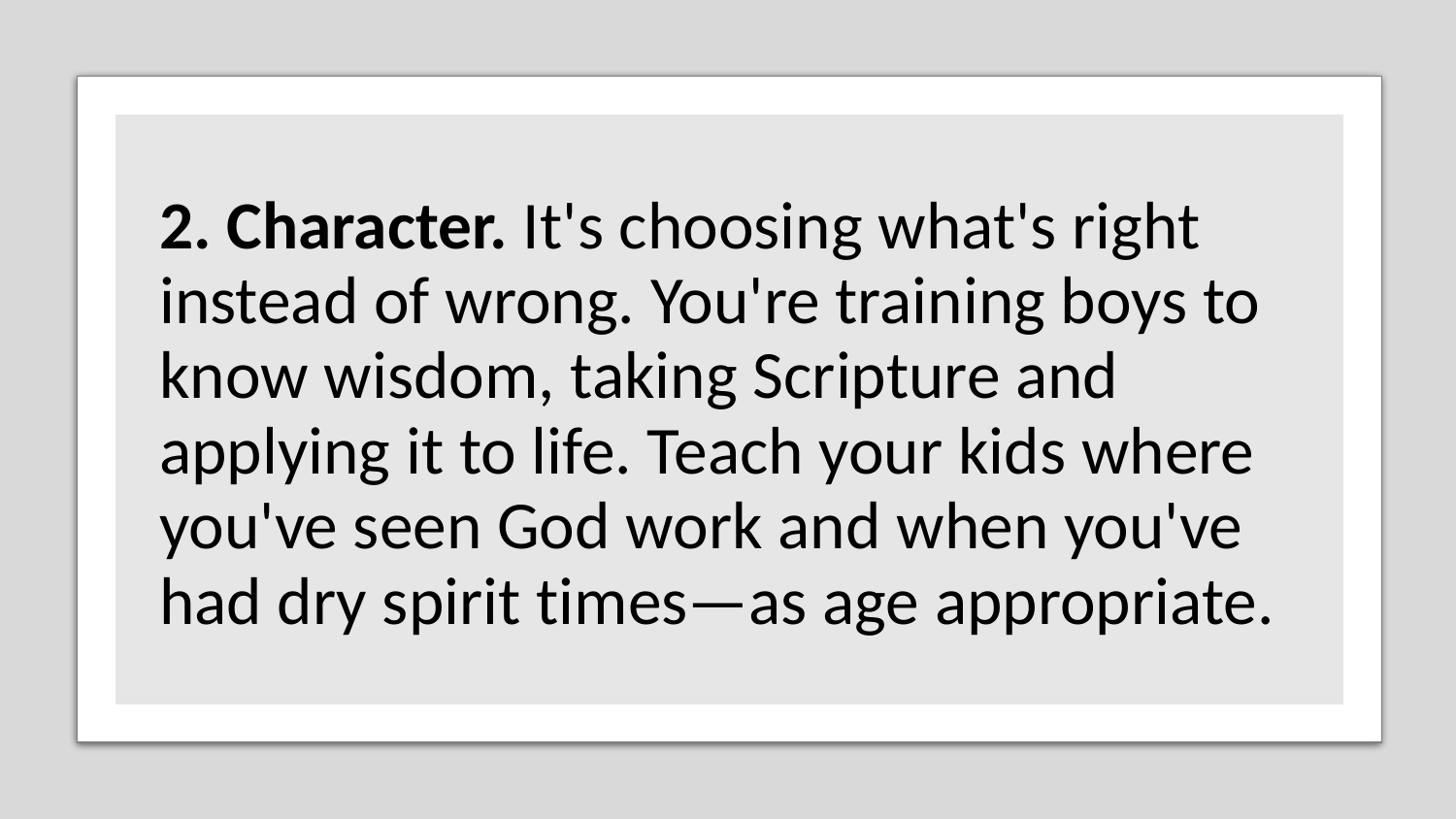**3. Commitment.** When I developed this list in 1990, I had no way of knowing that over the next three decades, the issue of gender and sexual identity would become ground zero of the cultural battle. Your work with boys - to help them understand how God makes us. Understanding how we are created and the importance of marriage and commitment is more critical today than ever before.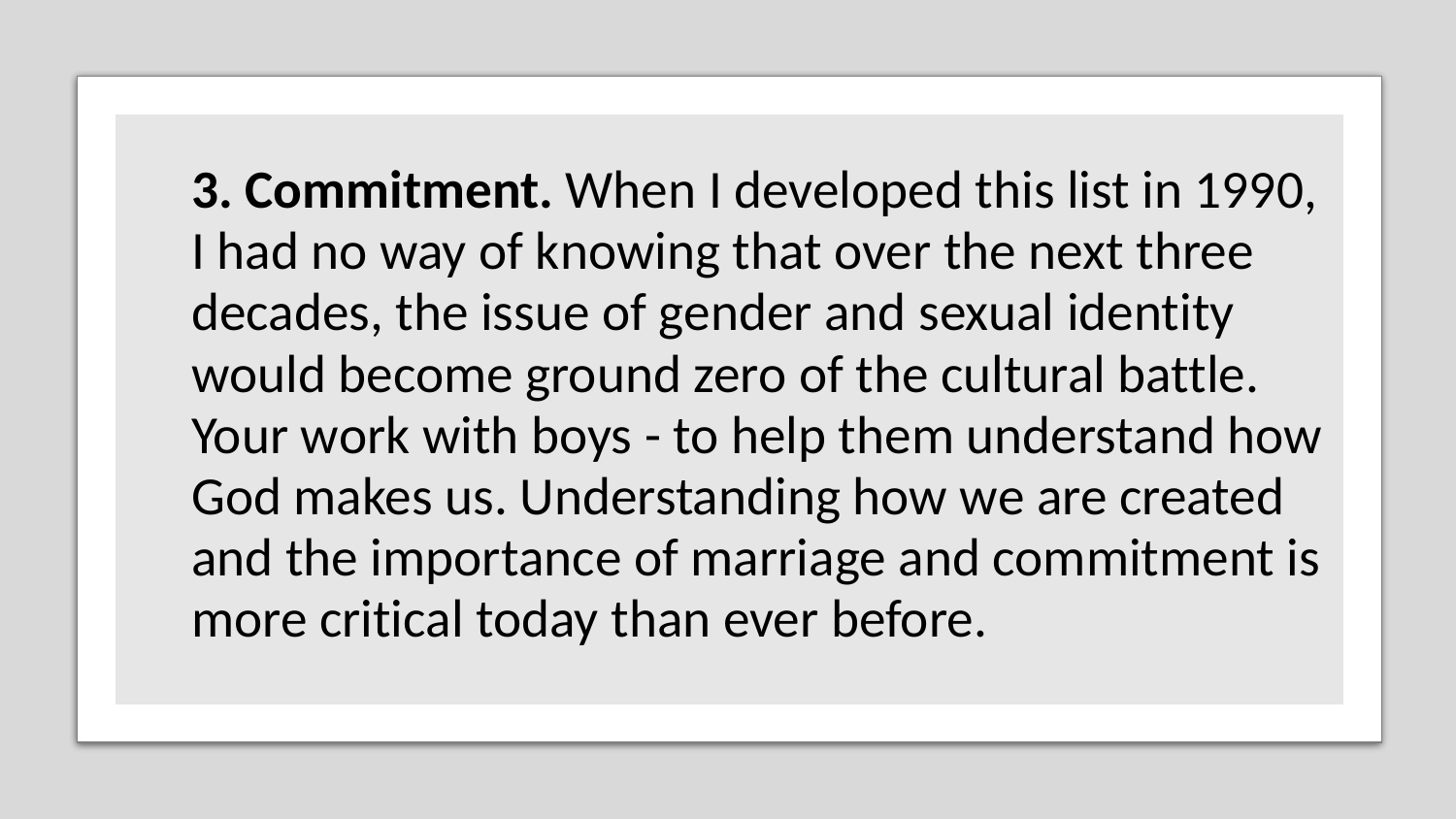**4. Commission.** A boy needs to know he is God's workmanship. He needs to know and understand his calling. He needs to understand he was created on purpose for a purpose and be prepared to work with all his heart - as unto the Lord - at whatever his hand finds to do. (Col 3:23, Ecc 9:10).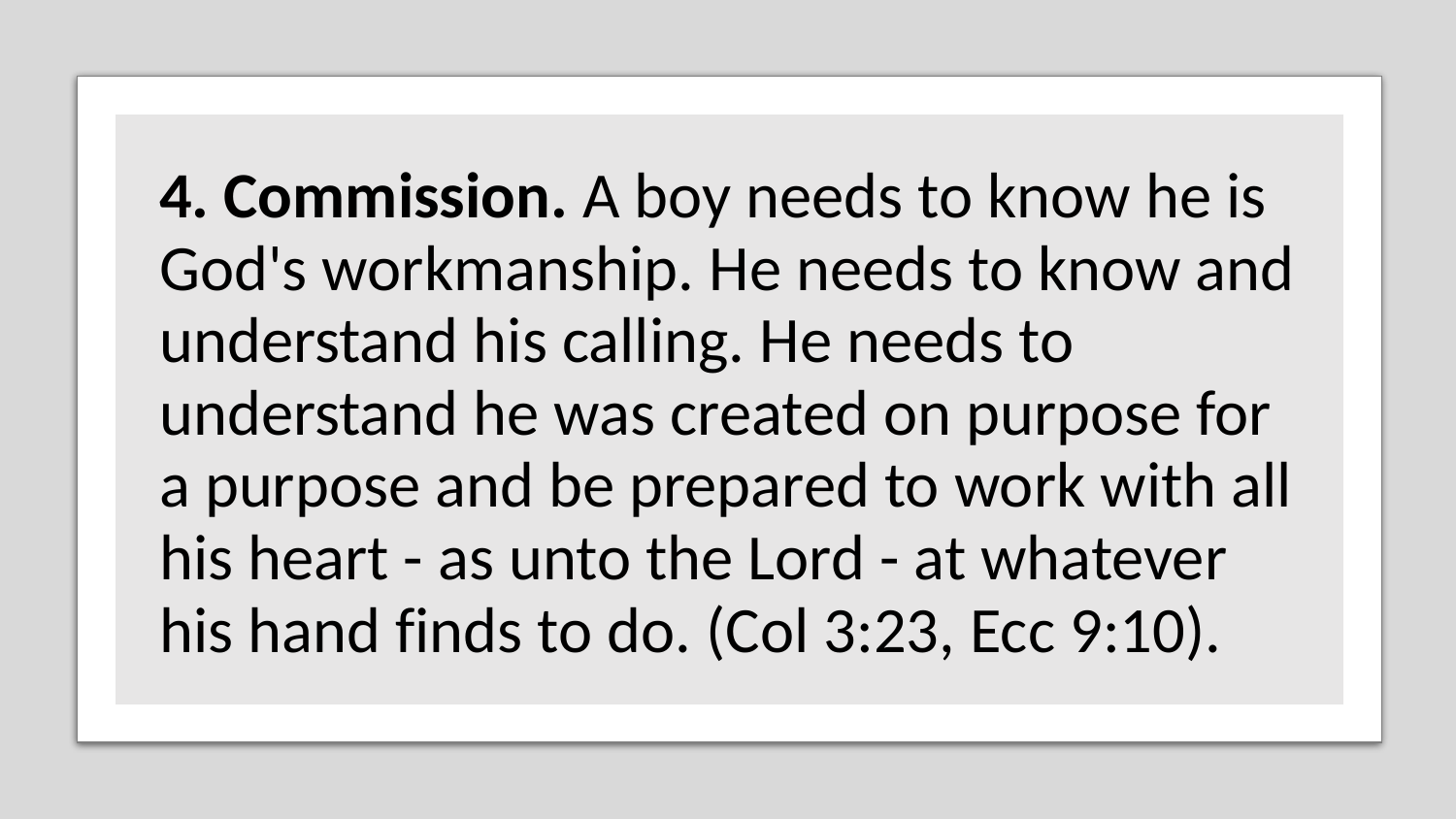#### Step #3 Manhood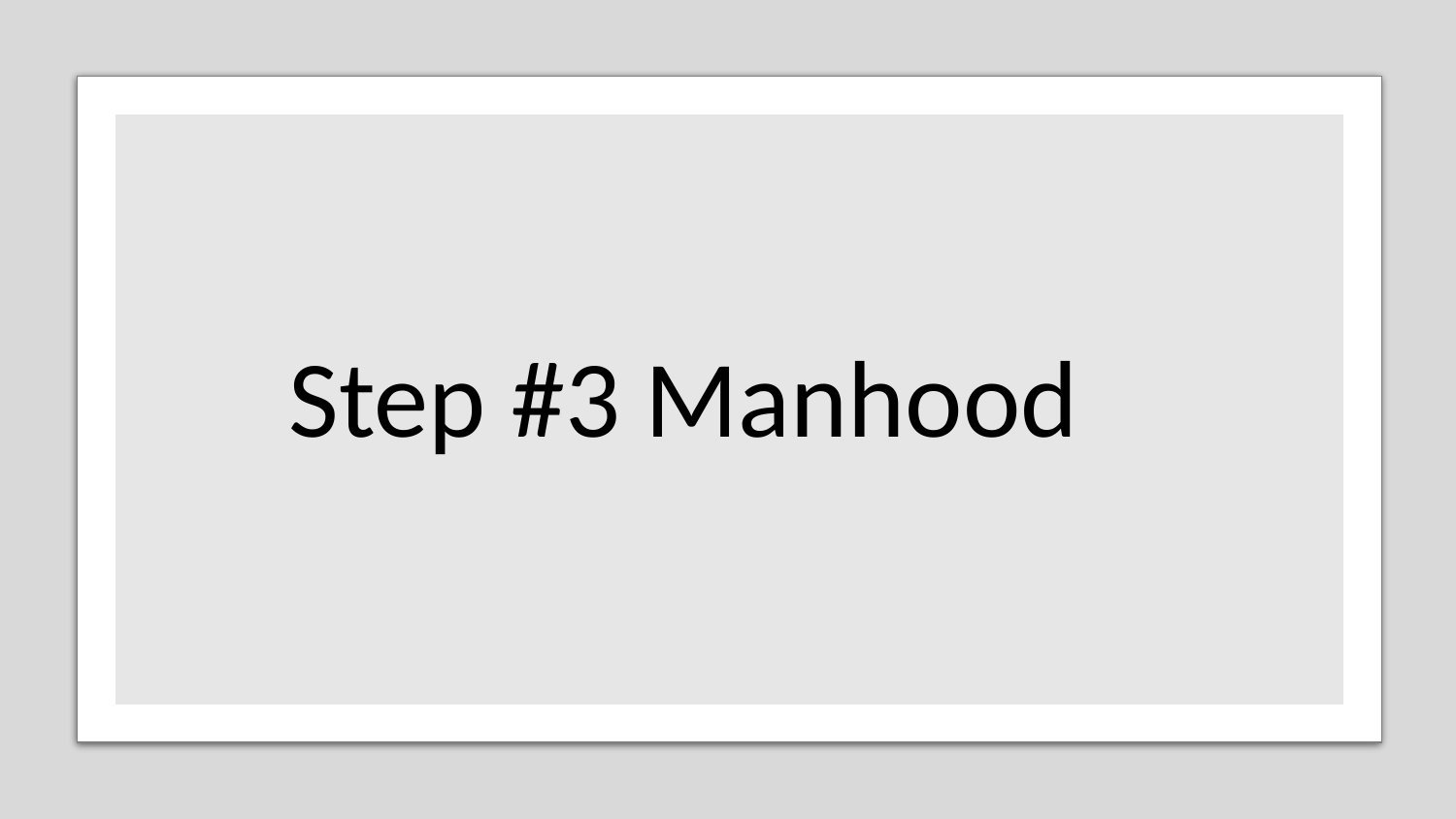I Corinthians 16:13-14 says, "Be watchful, stand firm in the faith, act like men, be strong. 14 Let all that you do be done in love."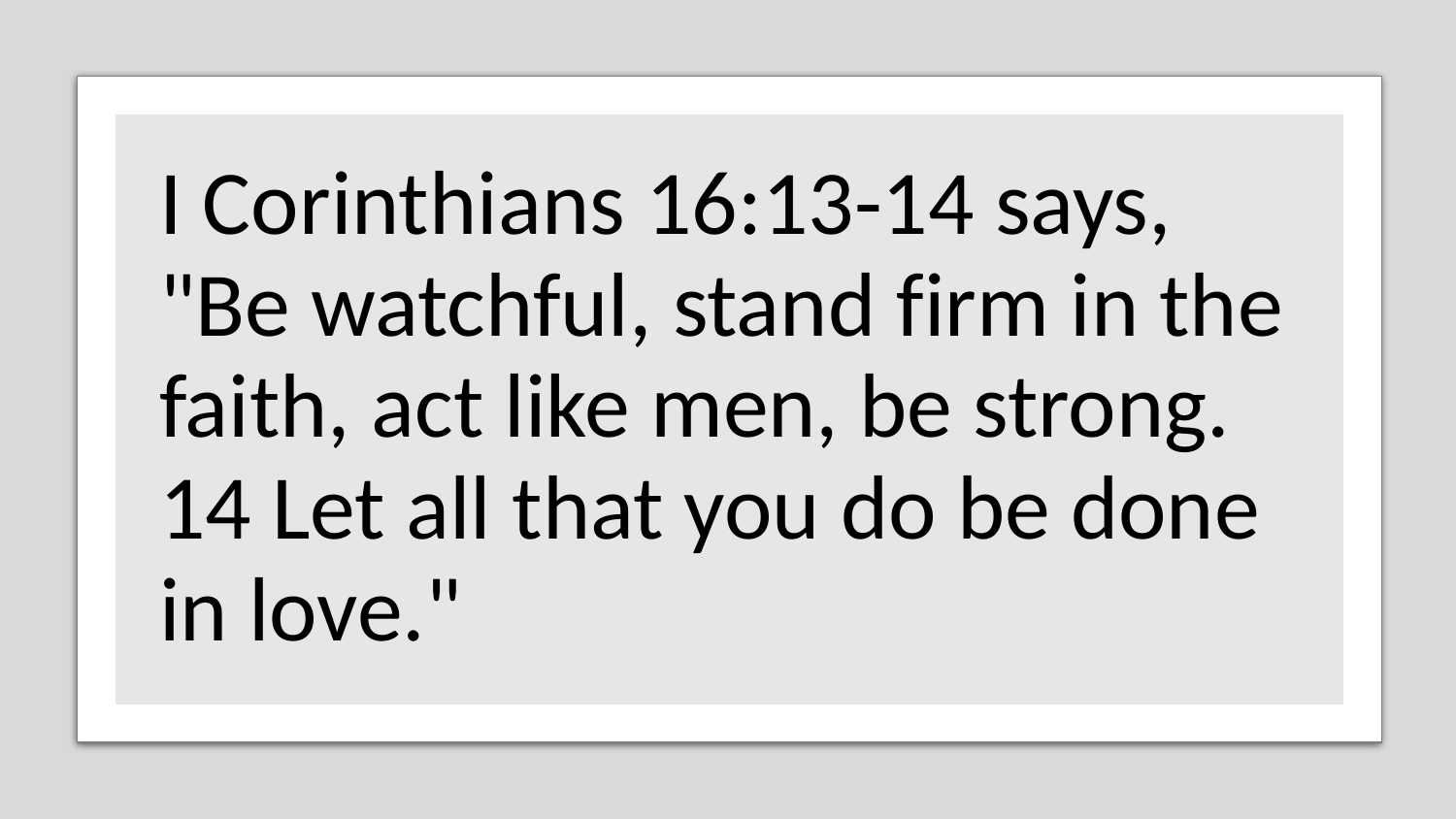# Step #4 Mentor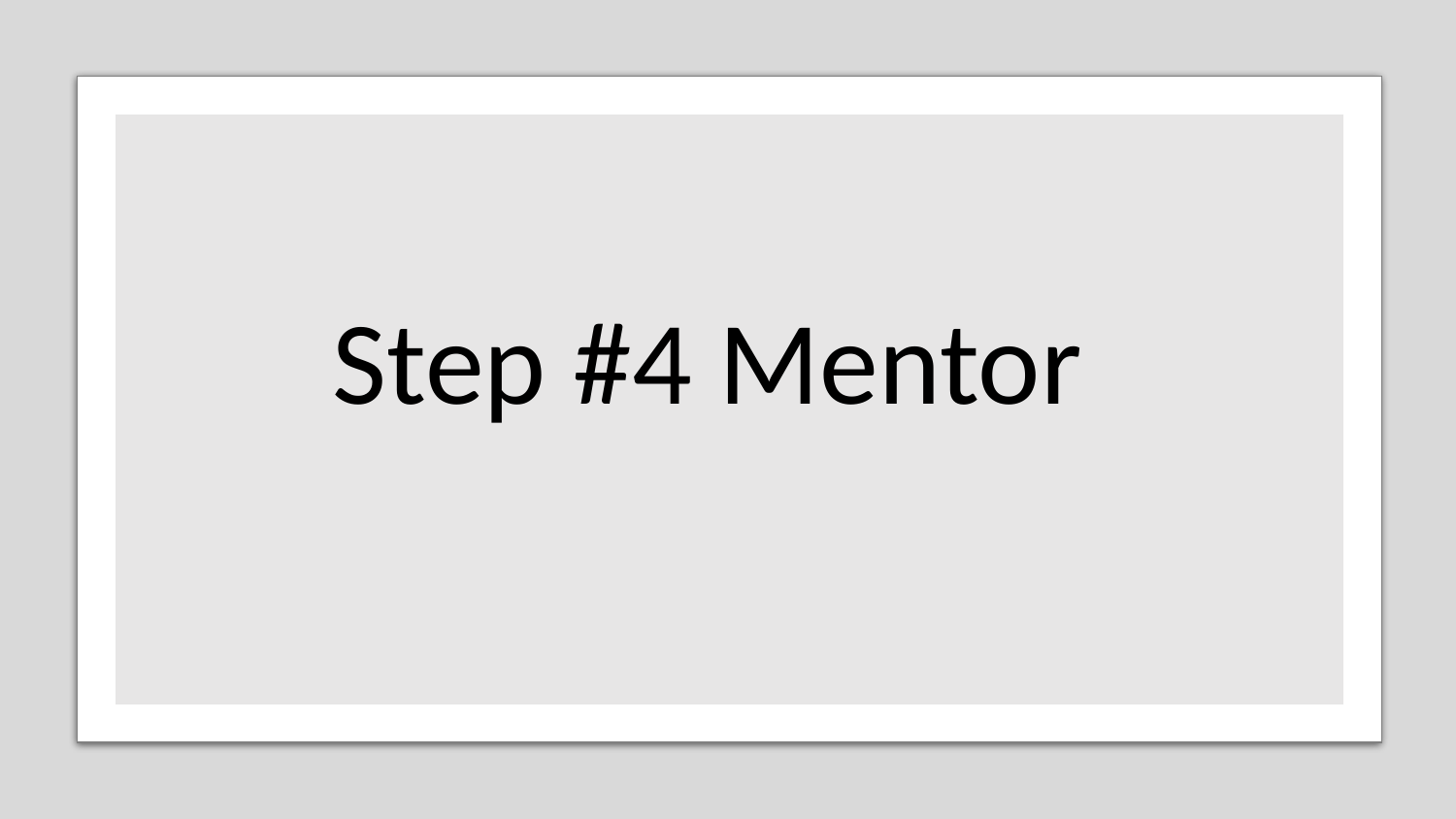Trail Life USA is all about mentoring boys. 2 Timothy 2:2 says, "and what you have heard from me in the presence of many witnesses entrust to faithful men, who will be able to teach others also."

To every man, I have two questions: 1) Who are you mentoring? 2) Who is your mentor?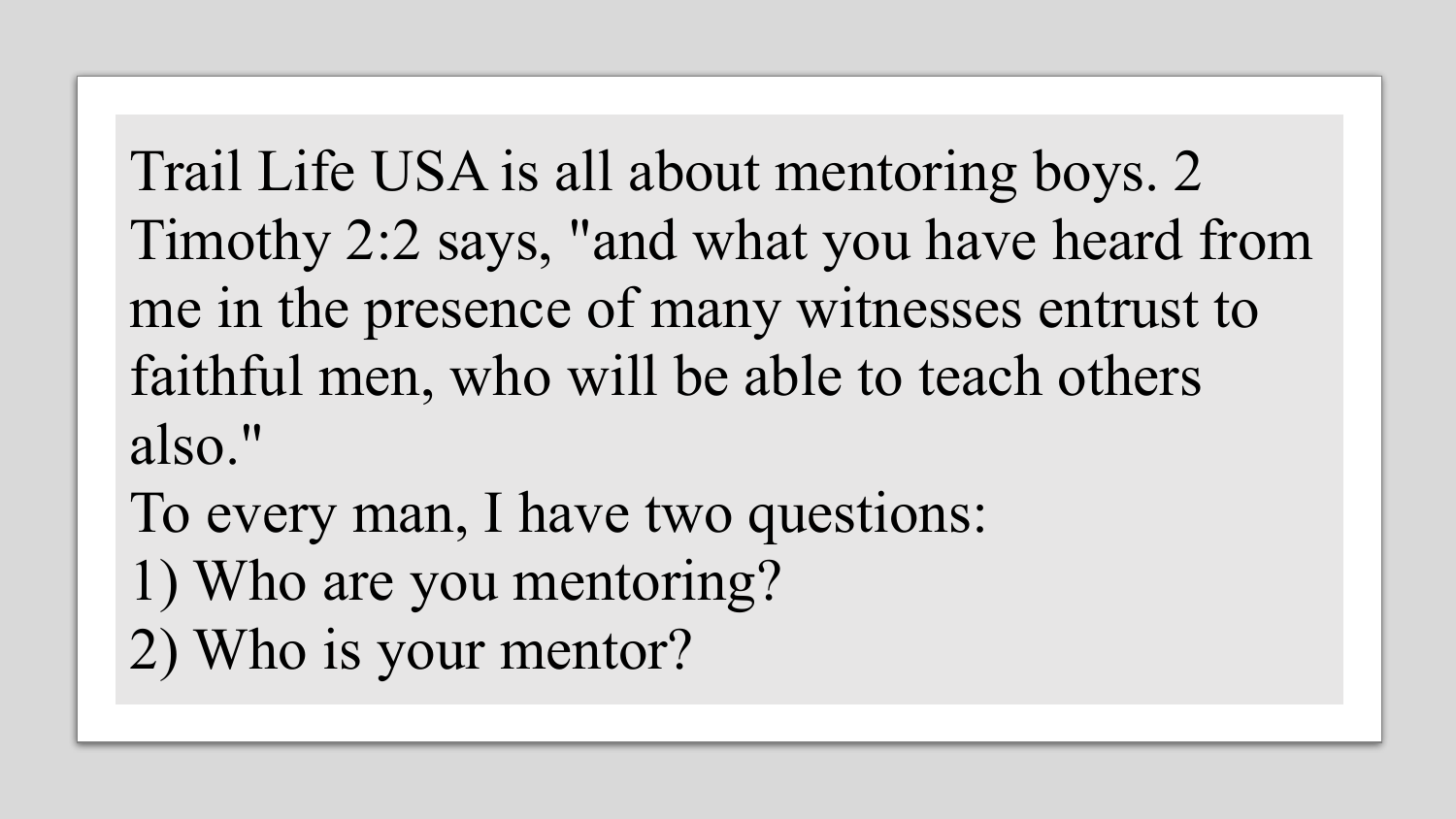# Step #5 Patriarch